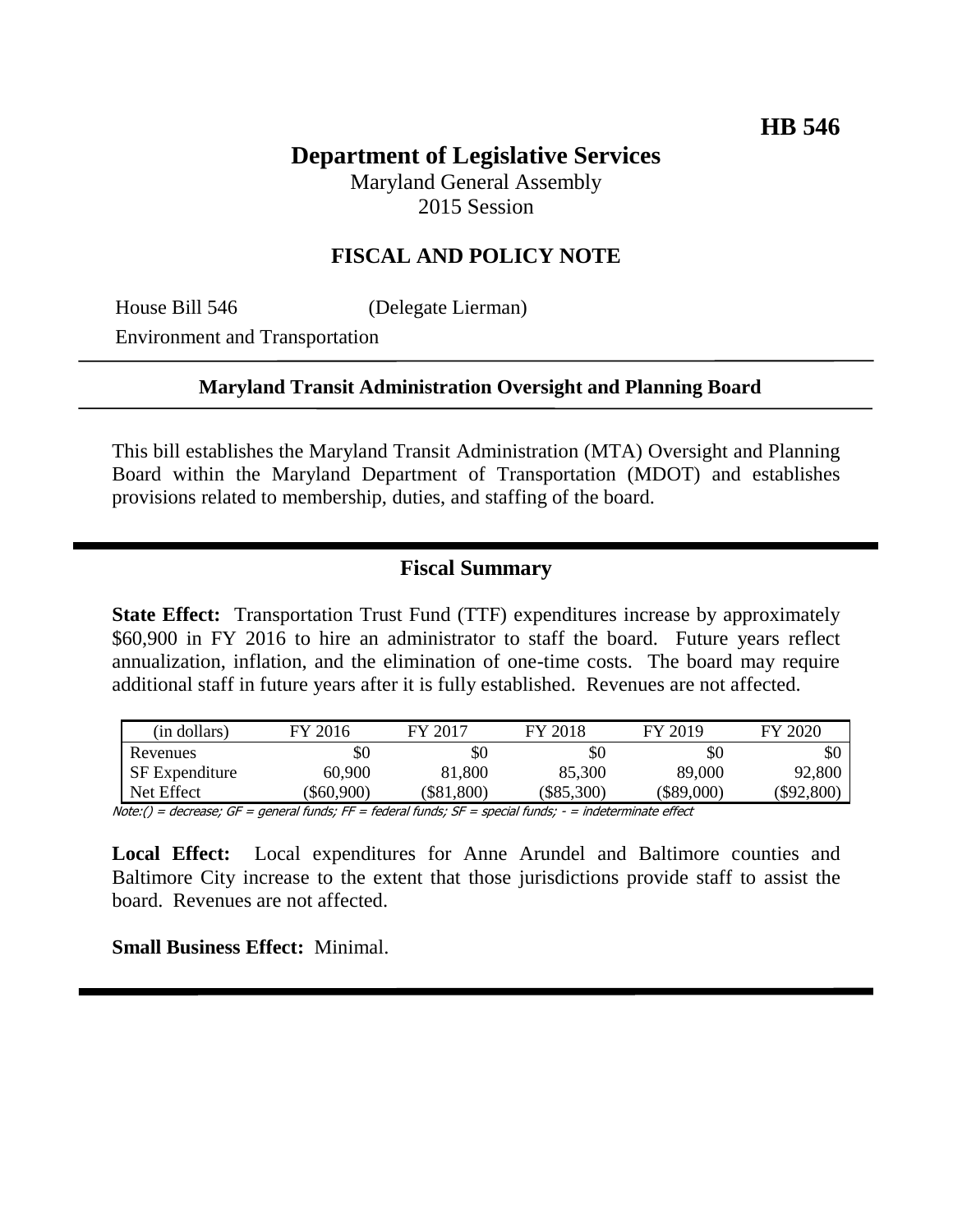# **Analysis**

#### **Bill Summary:**

## *Board Membership and Staffing*

Board members are specified in the bill. Each member appointed by the Governor serves a three-year term and may not serve more than two consecutive terms. The board must (1) annually elect a chair and vice chair from among its members; (2) establish specified ethics policies and procedures; (3) adopt bylaws to govern its operations; (4) meet as often as is necessary to carry out its duties; and (5) keep minutes of its meetings and maintain proper records of all transactions.

A board member may not receive compensation but is entitled to reimbursement for travel expenses.

MTA must provide principal staff for the board and must designate an executive director or other staff to provide assistance to the board; however, additional staff may be provided by the entities represented on the board.

## *Responsibilities of the Board*

The board must:

- engage in specified strategic transit planning, including (1) developing and adapting intermediate and long-range strategic transit plans concerning the transit needs of MTA's operations zones; (2) acting as a gatekeeper for local, State, and federal planning processes; (3) reviewing and commenting on long-range plans under the Maryland Consolidated Transportation Program (CTP); and (4) reviewing and commenting on transportation operations, plans, and services proposed by or for specified jurisdictions;
- have approval authority over (1) MTA's annual operating plan for core services, public safety, and marketing and (2) specific policies and decisions that are key to MTA service quality;
- solicit consumer input and evaluate transit system priorities and resource allocation;
- review MTA policies and procedures when called into question by citizen complaints;
- convene subcommittees to gather information and study specified topics;
- designate a board member to (1) oversee citizens' advisory councils established in areas served by MTA and (2) submit reports about their activities and concerns;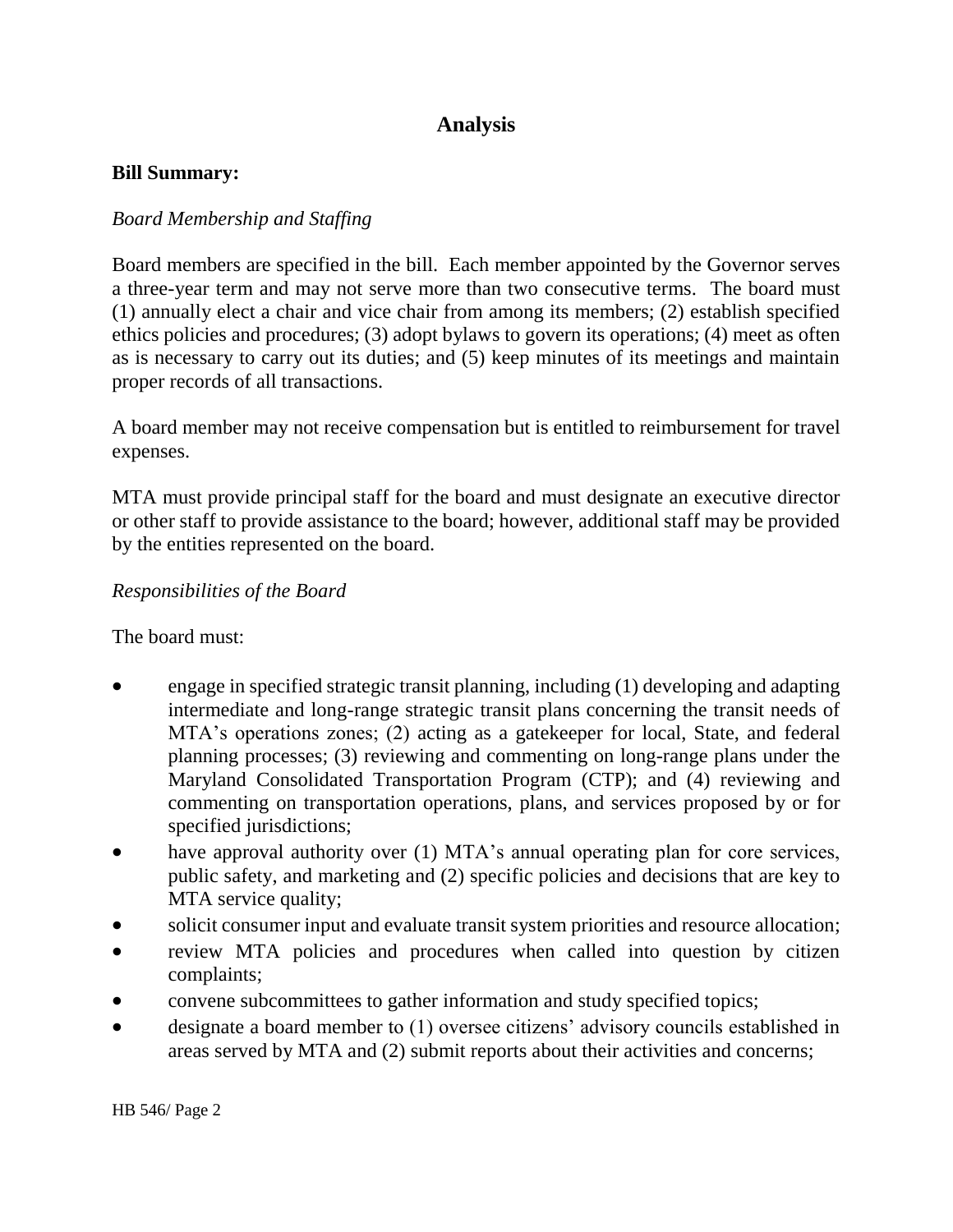- adopt policies that encourage MTA practices that promote public safety, transparency, accountability, customer service, regular communication with the public, and prudent financial decision making;
- by September 30 of each year, compile and submit to the Governor and the General Assembly a report concerning MTA's progress in meeting the strategic plan adopted by the board; and
- review and revise the strategic transit plan of the board for MTA every five years.

**Current Law/Background:** MTA operates a comprehensive transit system throughout the Baltimore-Washington metropolitan area, including more than 50 local bus lines in Baltimore and other services such as the light rail, Metro subway, commuter buses, MARC trains, and mobility/paratransit vehicles. MTA is currently the lead agency for coordinating the financing, construction, and future operation of both the Red Line and Purple Line transit projects.

Long-term transportation planning in the State is a collaborative process designed to consider input from the public, local jurisdictions, metropolitan planning organizations, and elected officials. State law requires the Secretary of Transportation to present the draft CTP to elected officials and discuss it with them. CTP, which is issued annually to the General Assembly, local elected officials, and interested citizens, provides a description of projects proposed by MDOT for development and evaluation or construction over the next six-year period.

**State Expenditures:** TTF expenditures increase by \$60,874 in fiscal 2016, which accounts for the bill's October 1, 2015 effective date. This estimate reflects the cost of hiring one administrator to staff and assist the board. The estimate assumes that the local government entities represented on the board provide additional staff to assist the board with its extensive list of duties.

|                                         | <b>FY 2016</b> |
|-----------------------------------------|----------------|
| Position                                |                |
| <b>Salary and Fringe Benefits</b>       | \$54,151       |
| <b>Operating Expenses</b>               | 2,438          |
| <b>Start-up Costs</b>                   | 4,285          |
| <b>Total FY 2016 State Expenditures</b> | \$60,874       |

Future year expenditures reflect a full salary with annual increases as well as annual increases in ongoing operating expenses, including reimbursement of expenses for board members. Future year expenditures could be higher to the extent MTA needs to hire additional staff after the board is fully established and operating.